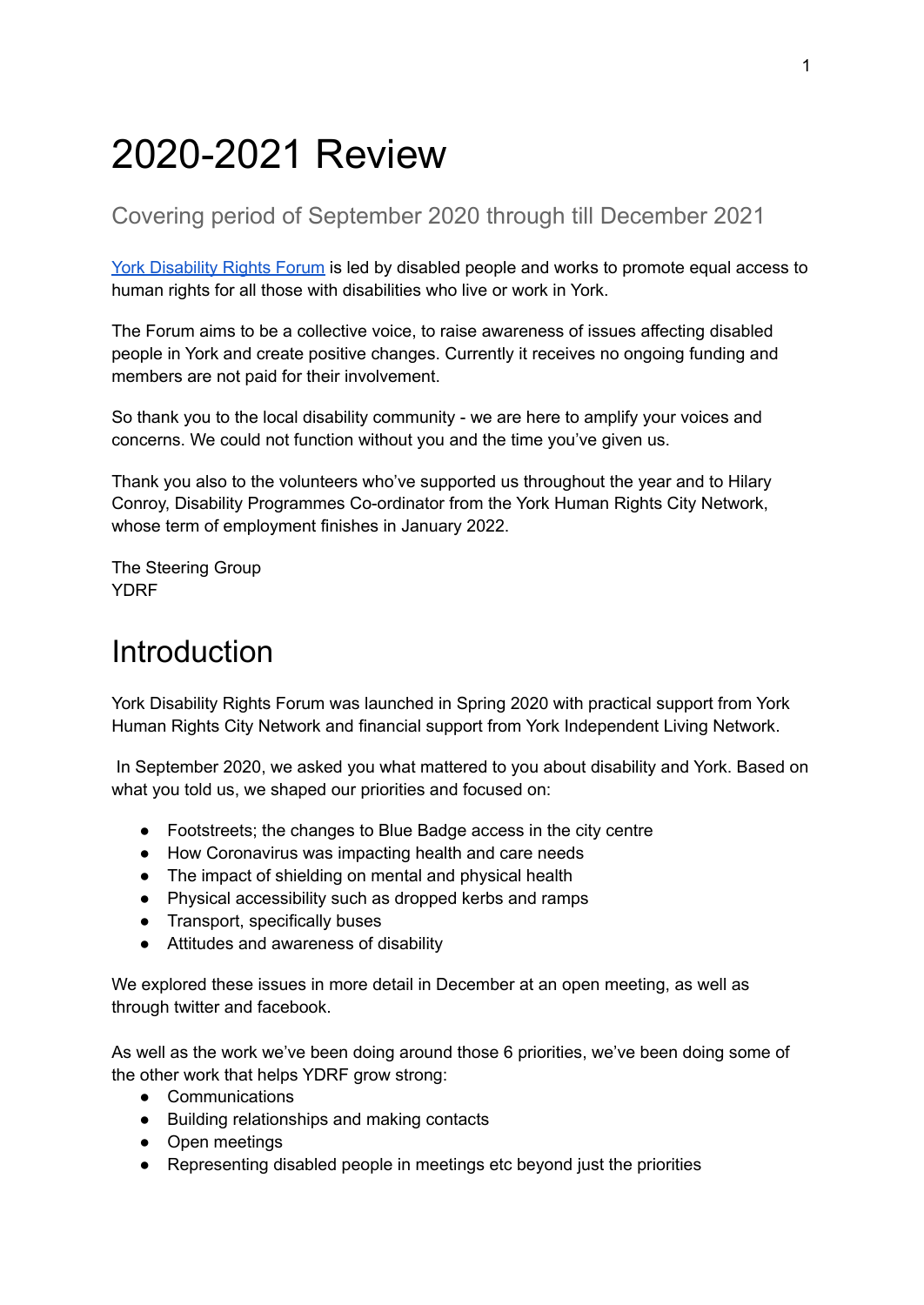We have joined York Centre for Voluntary Services (CVS) and are also working on all the nitty gritty things that mean we can become a registered charity in the future. This means we can apply for more funding opportunities which in turn means we can do more for disabled people in York.

The annual review takes a brief look at what we have done over the year so that our members and interested people can look at the kinds of areas we've worked on and how we've made progress around those 6 priorities.

| <b>Introduction</b>                                              | 1            |
|------------------------------------------------------------------|--------------|
| <b>Priorities 2020-2021</b>                                      | $\mathbf{2}$ |
| Footstreets; the changes to Blue Badge access in the city centre | 3            |
| How Coronavirus was impacting health and care needs              | 3            |
| The impact of shielding on mental and physical health            | 4            |
| Physical accessibility such as dropped kerbs and ramps           | 4            |
| Transport                                                        | 5            |
| <b>Blue Badge Applications</b>                                   | 5            |
| <b>Buses</b>                                                     | 6            |
| Cycling                                                          | 6            |
| <b>York Civic Trust Advisory Group</b>                           | 6            |
| Attitudes and awareness of disability                            | 7            |
| Disability Hate crime                                            | 8            |
| <b>Communications</b>                                            | 9            |
| <b>Open Meetings</b>                                             | 9            |
| <b>About the Steering Group</b>                                  | 10           |
| <b>Concluding Thoughts</b>                                       | 11           |

## <span id="page-1-0"></span>Priorities 2020-2021

The priorities were set by members in September 2020 through our first annual survey. As the pandemic was still very present, we asked people about their priorities regarding the pandemic as well as more generally. This meant we had three clear priorities for each section, i.e. (for the pandemic) footstreets, impact on health and care needs, and impact on mental and physical health); and (more generally) physical accessibility, transport and attitudes and awareness.

The survey from September 2021 asked again about priorities in general and in relation to the pandemic however this is to provide us with a chance to check in with how York's disabled community are feeling and whether we were on the right track with our priorities. As expected, key concerns were around relaxed restrictions and reduced support.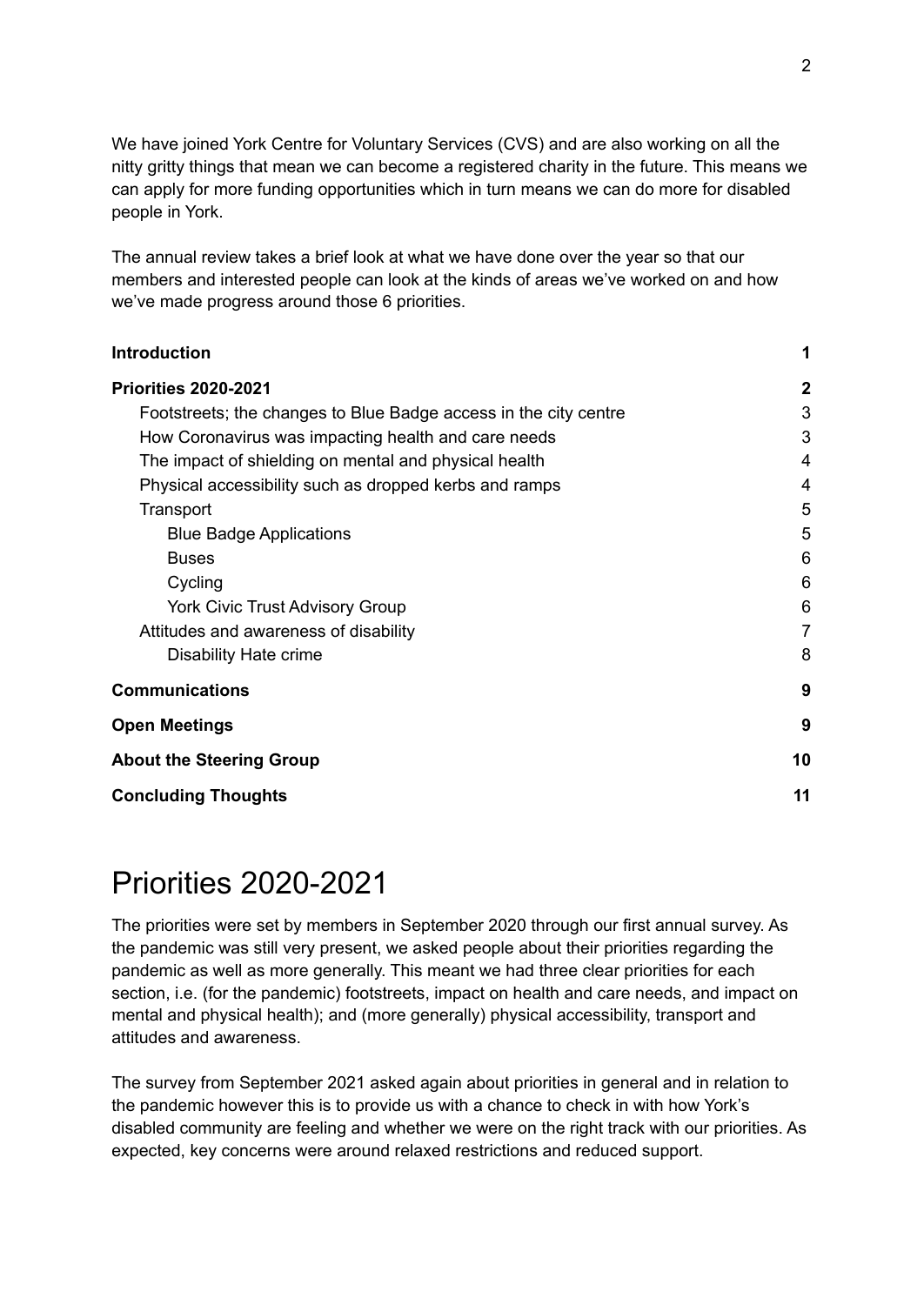## <span id="page-2-0"></span>Footstreets; the changes to Blue Badge access in the city centre

The footstreet changes have dominated our time this past year and we have regularly challenged the council over the issue.

We know this matters to you and we have responded to many emails, phone calls and social media messages to reassure people they are not alone in feeling isolated by the changes and discriminated against by the council.

We have made statements at council meetings, taken part in workshops to share what you've been telling us and been part of shaping York Civic Trust's [Transport](https://yorkcivictrust.co.uk/wp-content/uploads/2021/04/YCT-Public-Transport-strategy.pdf) Strategy.

We have written about it in local media, had the issue covered in local and [national](https://ydrf.org.uk/about/city-centre-access/city-centre-access-press-coverage/) media and worked closely with other organisations rights across the city to amplify your concerns. We will continue to do this.

A lot has happened and it's hard to keep track of all the many different stages so we wanted to provide a basic timeline and a more [detailed](https://my.visme.co/view/dmyogpqg-footstreets-timeline) timeline.

### <span id="page-2-1"></span>How Coronavirus was impacting health and care needs

As the pandemic continued to unfold, we expanded this to include other ways Coronavirus was impacting on disabled people.

We've been sharing [resources](https://ydrf.org.uk/2020/11/04/finding-covid-19-support/) and directing to support through social media, in our newsletter and on our website.

We also fed into the York Human Rights City 5th [Indicator](https://www.yorkhumanrights.org/current-work/human-rights-indicator-report/) Report 2020 highlighting areas like the impact of digital exclusion, the impact of using words like 'vulnerable' and the in-accessibility of Covid-19 information. Another area highlighted was the impact of blanket policies and the impact of government lists on accessing support such as online supermarket deliveries for anyone not on its lists.

We wrote about face [coverings](https://www.yorkpress.co.uk/news/18783468.dont-make-assumptions-people-not-wearing-masks/) and disability in York Press.

Our blog post about getting your [vaccine](https://ydrf.org.uk/2021/02/11/getting-a-covid-19-vaccination-in-york/) was well received and helped disabled people understand what to expect at the Askham Bar vaccination site. We shared information aimed at people with learning disabilities around the vaccination. We were also able to feed back your experiences with the vaccine site to the local NHS.

We added our support to a call from Disability Rights UK and others to [reform](https://www.disabilityrightsuk.org/news/2021/june/social-care-reform-improving-disabled-people%E2%80%99s-lives) social care, an issue that has been amplified by the pandemic.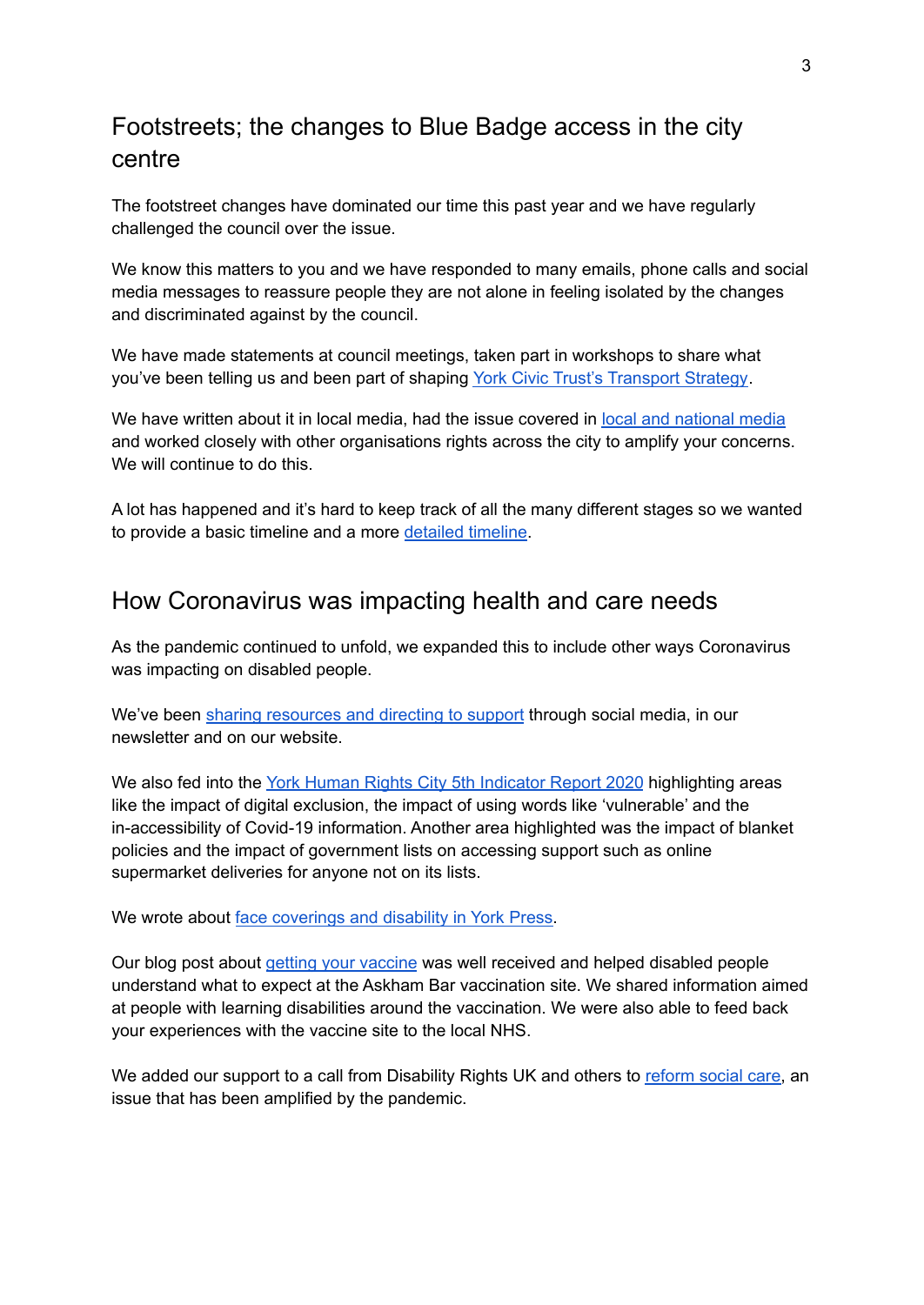### <span id="page-3-0"></span>The impact of shielding on mental and physical health

We regularly shared resources available to help people through this time and articles to try and help make sure they didn't feel alone. We set up a facebook group for people to talk in a more private space.

We attended a meeting in 2021 about how the city would communicate with residents and visitors post 'freedom day' and raised concerns arising from people being at different levels of comfort with the idea . It was important that everyone understood that in response to 'freedom day' some people felt they needed to return to (or remain) shielding to stay safe and we didn't want them being, or feeling, excluded.

We've also had wider discussions on social media, and written blog posts, about shielding, mental health and covid worries.

### <span id="page-3-1"></span>Physical accessibility such as dropped kerbs and ramps

This is clearly a big topic with a lot of work around it but we've been getting on with it, both with seemingly small actions and with bigger ones. We got a salt bin moved because it was blocking the pavement. We attended 'walkabouts' with the City of York Council to highlight inaccessibility in the city such as poor dropped kerbs and pavement cafes.

We met with Martin Higgitt and Associates, the consultants the council hired to carry out an independent review of city centre access.

We've spoken up about the impact of [pavement](https://ydrf.org.uk/2021/04/26/pavement-cafes-and-street-furniture-not-for-us/) cafes. And we have been regularly checking planning applications for anything that might be of importance for disabled people.

Ahead of the planning application stage we were able to speak to a group working on a 'pocket park' in York near the Minster. Our concerns and suggestions were taken on board and we are expecting to have further conversations with the team once planning permission has been approved.

We met with Make It York and Indie York to talk about how York's businesses can be more inclusive of disabled people. And, in the end, win more of the purple pound! We've been talking about physical access to shops and cafés etc. as well as how businesses can start making their websites more inclusive and we provided a couple of quest [Make](https://www.makeityork.com/blog/2021/05/unlock-the-purple-pound-with-your-online-shop-four-easy-steps-to-start/) It York blog [posts](https://www.makeityork.com/blog/2021/05/unlock-the-purple-pound-with-your-online-shop-four-easy-steps-to-start/). We also invited Make It York to tell us about the accessibility of their new city [centre](https://ydrf.org.uk/2021/04/16/guest-blog-outdoor-seating-plans-for-york-city-centre/) [seating](https://ydrf.org.uk/2021/04/16/guest-blog-outdoor-seating-plans-for-york-city-centre/).

We met with representatives from the York outer ring road project to ensure a wide range of accessibility features were being considered for inclusion.

The York Street Charter is part of a national Royal National Institute of Blind people (RNIB) initiative to work with local Councils to make their streets more accessible to visually impaired people. It includes such things as shared spaces, crossings and pavement parking. Work on drafting the local Charter has taken quite a while and the process was gradually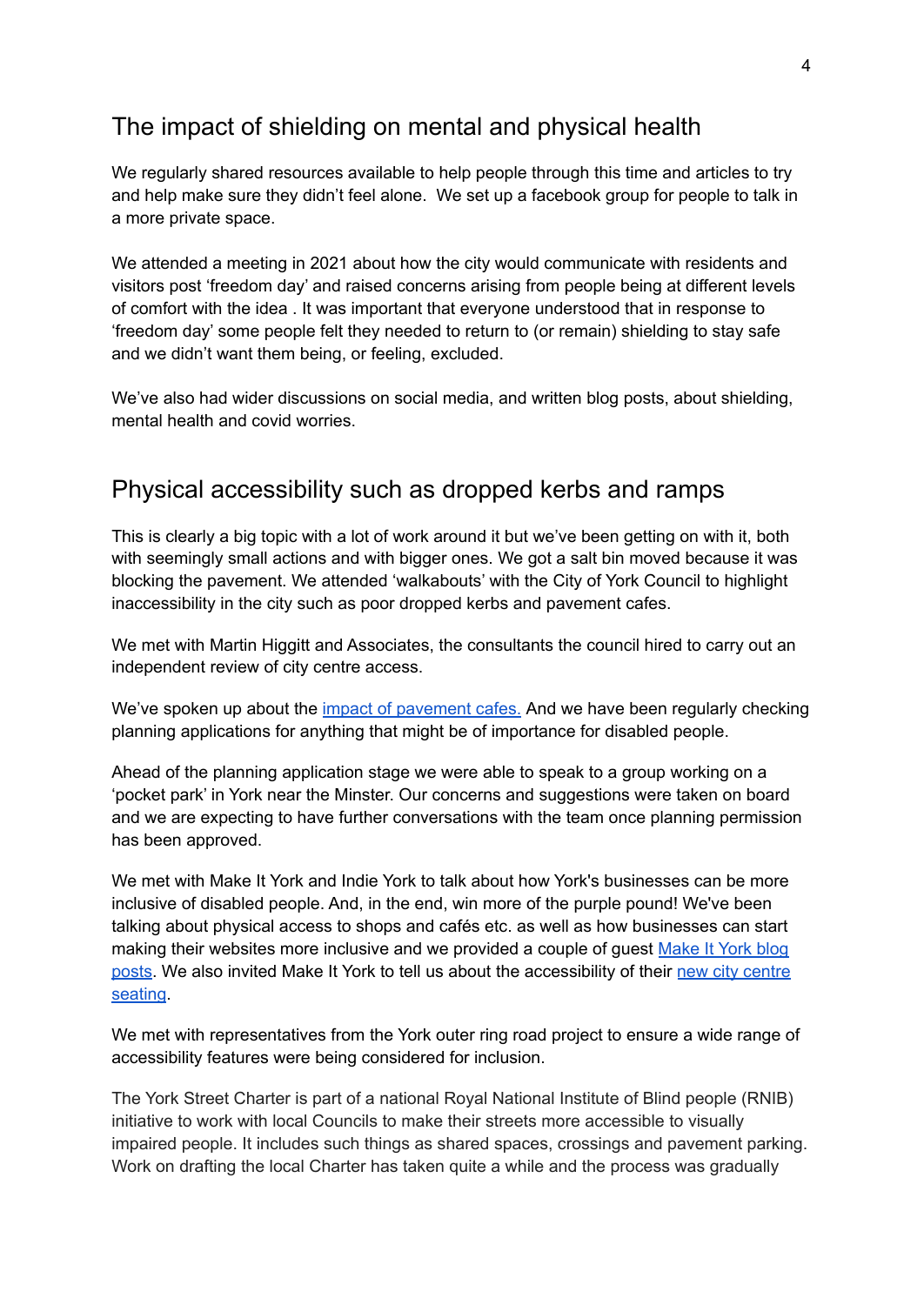broadened to include other disability groups. YDRF became one of the stakeholders and the draft Charter is now before the Council.

York and Scarborough Teaching Hospital invited our feedback on their 'Trust Inclusive Built Environment Strategy' early in 2021. We also raised accessibility issues around the vaccine centre and that the Community Stadium (which includes medical services) is not as accessible as we'd expect.

Later in 2021, we met with David Biggins, Inclusive Built Environment Lead, and Nichola Greenwood, both from York Hospital to catch up what they're doing, including bringing in the Sunflower Lanyard scheme and working to improve the Community Stadium. We discussed the intersection between trans and disabled people in relation to emergency appointments and dead names (dead names are the name a trans person was known as prior to transitioning), as well as including sanitary bins in all toilets. Following that meeting, the In With The Bins campaign was able to speak to the hospital about their work.

### <span id="page-4-0"></span>**Transport**

#### <span id="page-4-1"></span>Blue Badge Applications

Alongside the footstreets issue affecting Blue Badge holders, the [application](https://ydrf.org.uk/2021/04/09/blue-badge-application-assessments/) process was also raised as an issue. Earlier in 2021 we were made aware that some people were having difficulties with it. We had what we hope to be the first of many meetings with Pauline Stuchfield and Philip Bell at the council and talked about how the experience could be improved. We also gave them some feedback about how emotional and difficult the process can be for the applicant.

Towards the end of 2021, we began to hear from a few people who had previously had a Blue Badge and who were being turned down despite their circumstances worsening. In one case, the appeals process was too daunting for someone to go ahead with whilst also taking care of their mental health. We heard about similar things happening in Redcar and will be speaking with a Disabled Peoples' Organisation (DPO) in that area in early 2022.

We will also be meeting with York Healthwatch and Older Citizens Advocacy York (OCAY) about the application process in early 2022 with a view to making a joint approach to the council.

#### <span id="page-4-2"></span>Buses

When we spoke to members in December 2020, it was clear that buses weren't meeting your needs so this has been our main transport focus and we have linked up with others to ensure a coordinated approach. Over the past year, we met regularly with York Bus Forum and developed a survey around bus stops with Age Friendly York.

We attended the York Quality Bus Partnership meeting in July 2021 and plan to attend such meetings in the future. This has allowed us to start building contacts and relationships with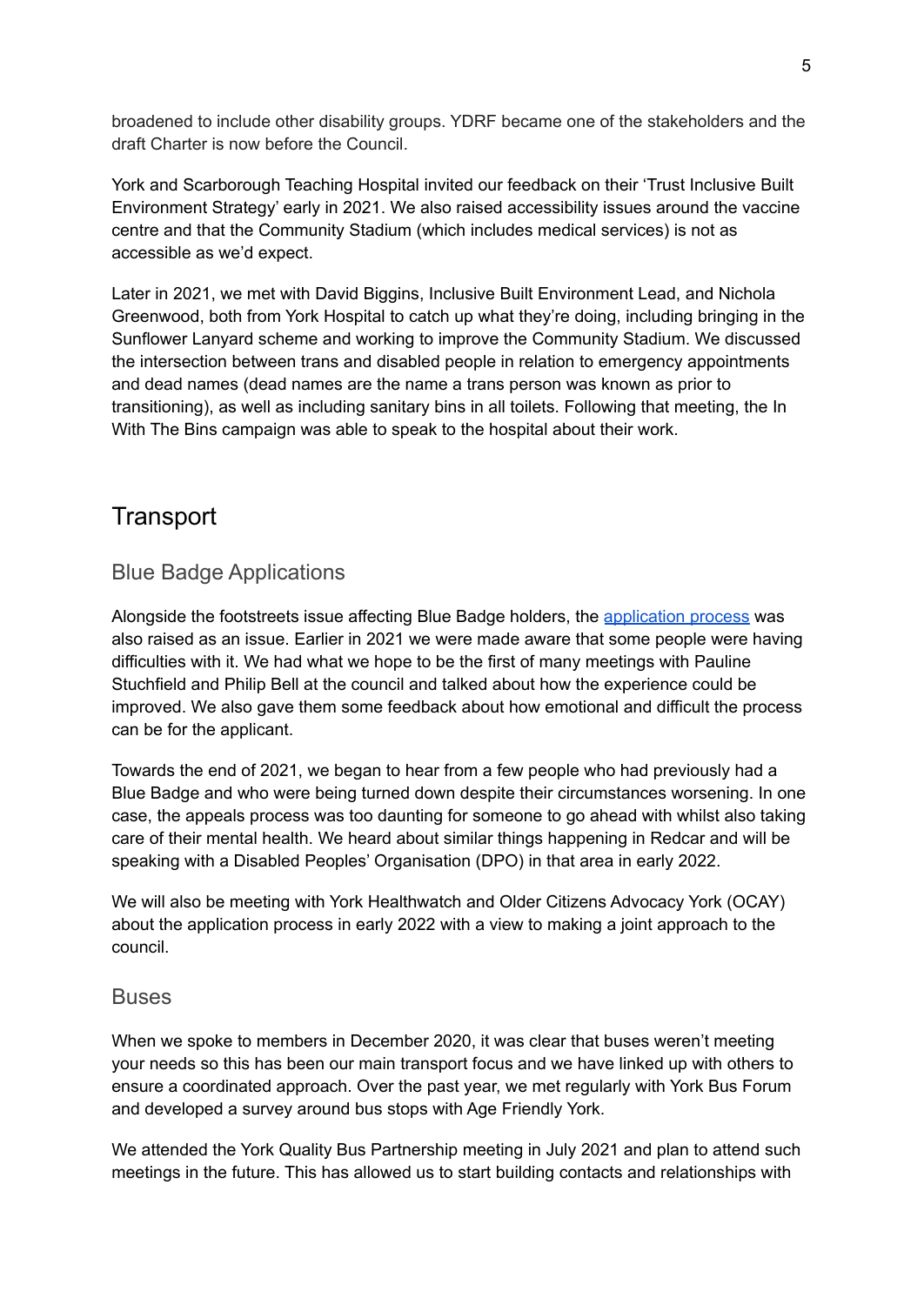the bus operators, and has led to a conversation with First York. This proved very useful and provided us with answers to some of your questions, and made us aware of some of their existing good practices. They are keen to keep the conversation open and have encouraged us to keep providing feedback on their service. We have also been able to link First York up with the student access officer at the University of York.

#### <span id="page-5-0"></span>**Cycling**

We've had ongoing contact with York Cycle Campaign over the year, including discussions around the work that they've done to push the council to improve access across the city (on and off road) for cyclists using adapted cycles. We supported York Cycle Campaign in their request for spaces for non-standard cycles (such as tricycles and reclined cycles) to be included in all the cycle racks around the city. This would mean that disabled cyclists were not prevented from parking their cycles in the same places as other cyclists.

As with so many other issues, it's been a positive experience to talk together about areas where we share interests and areas where there can potentially be conflict in order to come up with shared ways forward.

#### <span id="page-5-1"></span>York Civic Trust Advisory Group

In January 2021 we joined the Civic Trust Transport Advisory Group (TAG) and initially encountered some negative attitudes to disability and access from a couple of the members of the group. However, we were able to bring the needs of disabled people into the TAG transport agenda and were pleased that TAG included the need for disabled people to be allowed to access the extended foot streets in their reports.

TAG asked City of York Council to reconsider their decision to close the foot streets and offered an alternative suggestion of a green badge scheme that had previously been used in York. As we have attended around 20 meetings and fed in to multiple papers dealing with all aspects of transport in York, we have been able to add the disabled person's point of view. For example, adding disability into discussions about proposed road closures around the city being replaced with bus and cycle lanes, and the need for Blue Badge holders to be exempt from any closures. We also facilitated citizens forums run by TAG and kept the disability issues on the agenda. TAG are currently working on a Transport Plan for York covering the next 15 years. TAG meet regularly with council officers and councillors and have quite an influence in all transport matters.

### <span id="page-5-2"></span>Attitudes and awareness of disability

Much of the work we do, by default, challenges attitudes around disability. We are disabled people speaking up about disability and that in itself challenges some people's assumptions. We are showing ourselves to be strong, powerful people who will speak up for ourselves and our community.

From asking the Police, Fire and Crime [Commissioner](https://ydrf.org.uk/2021/04/19/dear-police-fire-and-crime-commissioner-are-you-working-for-us-too/) candidates to write statements for our blog, to feeding into the York Human Rights City report, we have been adding disability to the conversation throughout the year.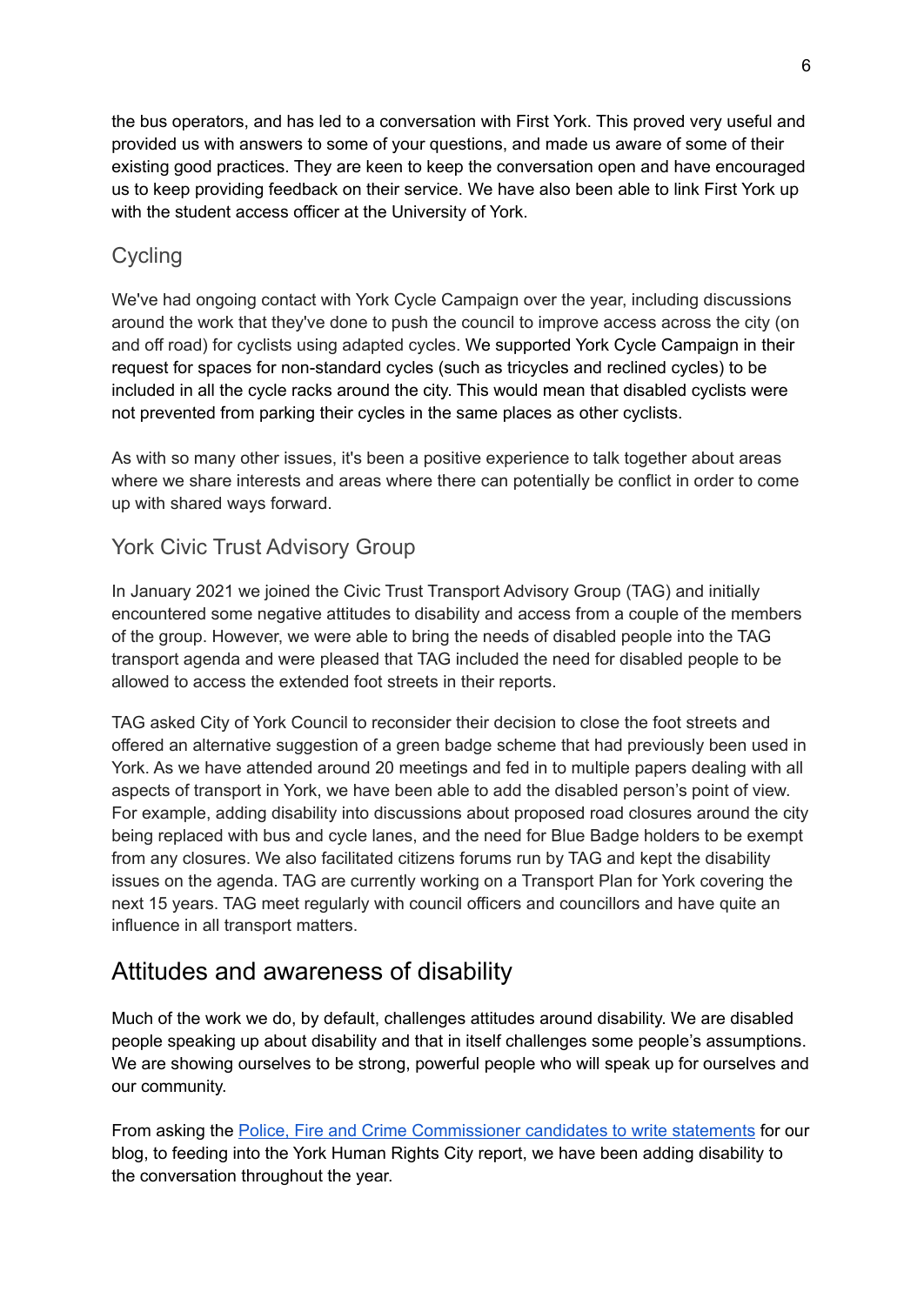As well as being involved in interviewing the candidates for the Community Voices role with York Human Rights City Network, we have participated in several citizen panels with City of York Council to assist the interview process. The Director of Prevention & Commissioning is now in her role and we met with her once she was in post as well as during the interview process. We were also involved in the interview process for the appointment of the Assistant Director of Adult Social Care. The interview process is a great chance for us to see how well informed that candidates are about disability issues in York, and provides an initial opportunity for future relationship building with the successful candidate.

Through our blog we cover a wide range of topics, including [mental](https://ydrf.org.uk/2021/05/10/mental-health-awareness-week/) health, [ableism](https://ydrf.org.uk/2020/11/15/what-is-ableism-and-why-does-it-matter/) and [language](https://ydrf.org.uk/2021/02/03/what-should-i-call-you/) around disability. Blog posts are shared on social media as well as through our newsletter and offer the chance to raise awareness of issues affecting the disability community as well as challenging assumptions etc.

Through meetings, events and presentations we've been adding disability to the conversation. We spoke at a diversity event held by York CVS, took part in an [event](https://ydrf.org.uk/2021/03/09/were-at-york-international-womens-week/) run by the women's [organisation,](https://ydrf.org.uk/2021/03/09/were-at-york-international-womens-week/) Kyra, during York International Women's Week and ran a presentation at a University of York INCLUDE meeting (INCLUDE is the staff disability forum). We engaged with York Museums Trust around ['Displaying](https://www.yorkmuseumstrust.org.uk/blog/museums-displaying-disability/) Disability' and shared other opportunities for disabled people to get involved with the Trust's work. And we spoke about our work at the annual meeting of the York Human Rights City Network.

We attended meetings of the York Dementia Collaborative, which is awaiting the publication of a much delayed draft Dementia Strategy. Dementia is itself a disability but it is also the case that people with other disabilities can get dementia. It's therefore been important for us to be involved with the York Dementia Collaborative and important to us that the draft strategy has a social model approach.

We've been at '100% Digital York' Steering Group meetings with the aim of ensuring that the interests and needs of disabled people are kept at the forefront. We're pleased to say that we get support from other members in doing so. There is agreement in the Group that anyone who chooses not to become digitally connected or who is not able to do so for whatever reason should be entitled to receive communications in non-digital formats, for example printed versions. We are pushing for this to be respected among the city's organisations but it's an uphill battle! The city's IT reuse [scheme](https://ydrf.org.uk/2020/12/22/give-your-old-devices-a-new-home-this-christmas/) which provides equipment and support is aware that some disabled people need adapted equipment and try to help with that.

We spoke up loudly when disabled [councillors](https://ydrf.org.uk/2021/07/16/disabled-councillers-face-discrimination-from-city-of-york-council/) were nearly excluded from conversations about disability at a council meeting in July 2021, and provided an interview to *[iNews](https://inews.co.uk/news/politics/disabled-councillors-blocked-from-accessibility-vote-because-they-are-disabled-1107366)* about it.

In terms of work beyond the boundaries of the city, we have representation on the Yorkshire and Humber Regional Stakeholder Network which has links with the Disability Unit of the Cabinet Office and had some input into the National Disability Strategy.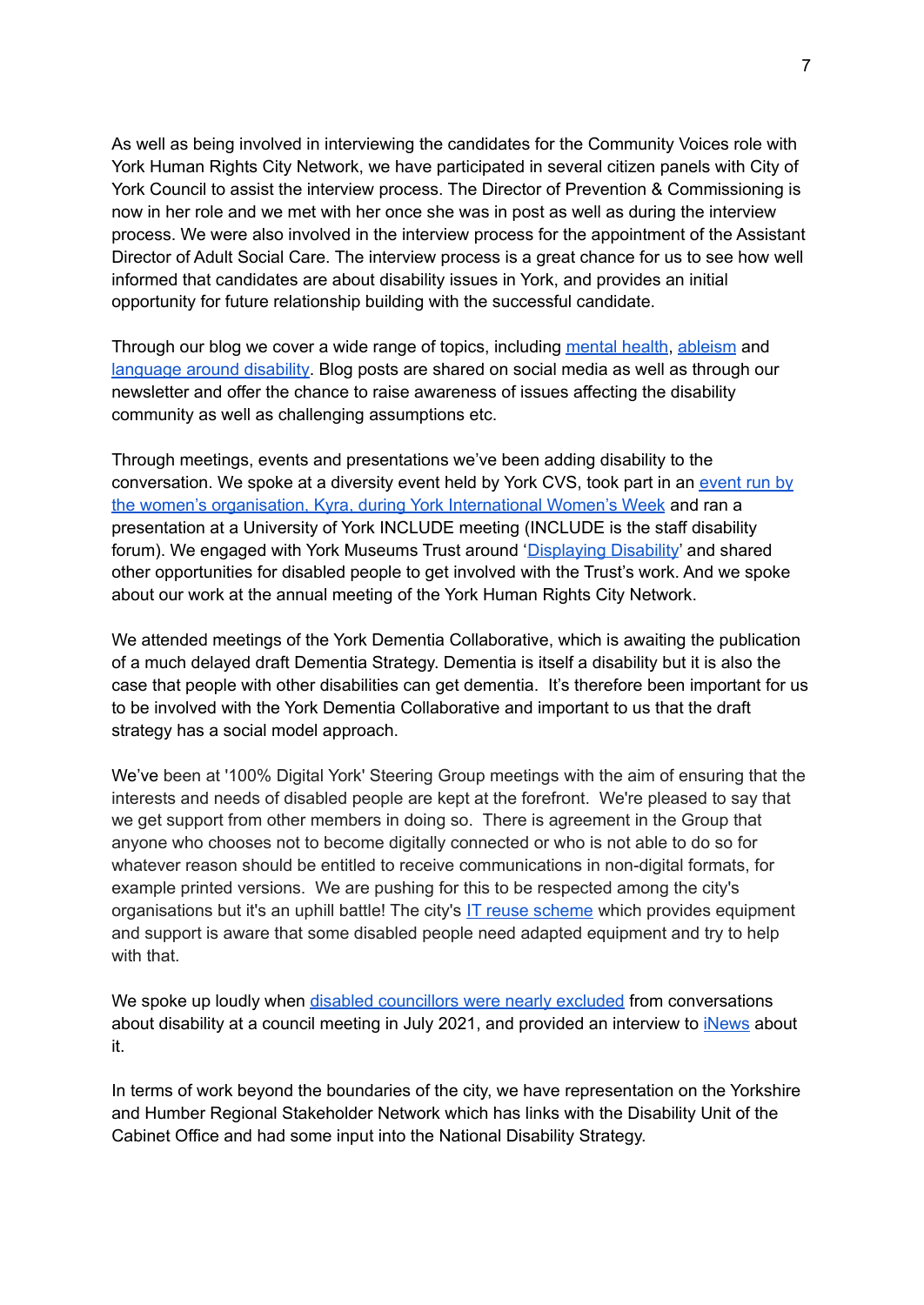As well as generally being present and ensuring disabled people and our rights are considered, we've been developing an introduction to disability training offer which unpicks disability, challenges stereotypes and will be delivered by disabled people.

<span id="page-7-0"></span>Further, we've started a project around Disability Hate Crime.

#### Disability Hate crime

Disabled people have the right to be safe in York, and free from abuse and violence. But disability hate crime happens, and there has been a worrying rise during the pandemic. Disability hate crime is when someone hurts you because of your disability or because they think you are disabled. This happens way more than many people think.

York Disability Rights Forum wants action to stop hate crime, to increase reporting and to help disabled people access support. We're pleased to say that we've got highly motivated volunteers helping YDRF out with this work – thank you Olivia, Kirsty and Michayla!

To make this action happen, we aim to:

- raise awareness of disability hate crime;
- share stories about hate crime experiences;
- empower people to act if they witness hate crime against a disabled person.

In 2021:

- we launched a webpage about hate crime which also has contact details of organisations if you need support or want to report an incident.
- Olivia wrote blogs about disability hate crime which you can read on our website
- We ran our first public event about disability hate crime during National Hate Crime Awareness Week with North Yorkshire Police and York People First. Marilyn was interviewed by BBC Radio York to promote this event
- Marije joined the York Hate Crime (Action) Group run by the Council. This brings together organisations across the city to raise awareness of hate crime and to improve reporting.

In 2022, we want to

- make podcasts to explore disability hate crime further;
- run more events to talk about disability hate crime;
- work with third-party reporting centres so that they are accessible for disabled people;
- if resources allow, develop materials around disability hate crime.

## <span id="page-7-1"></span>Communications

In Autumn 2020 we launched our website and our social media channels. Through Twitter, Facebook and now Instagram, we have been asking questions, got to know more about what matters to you, shared articles and surveys and kept you up to date with what was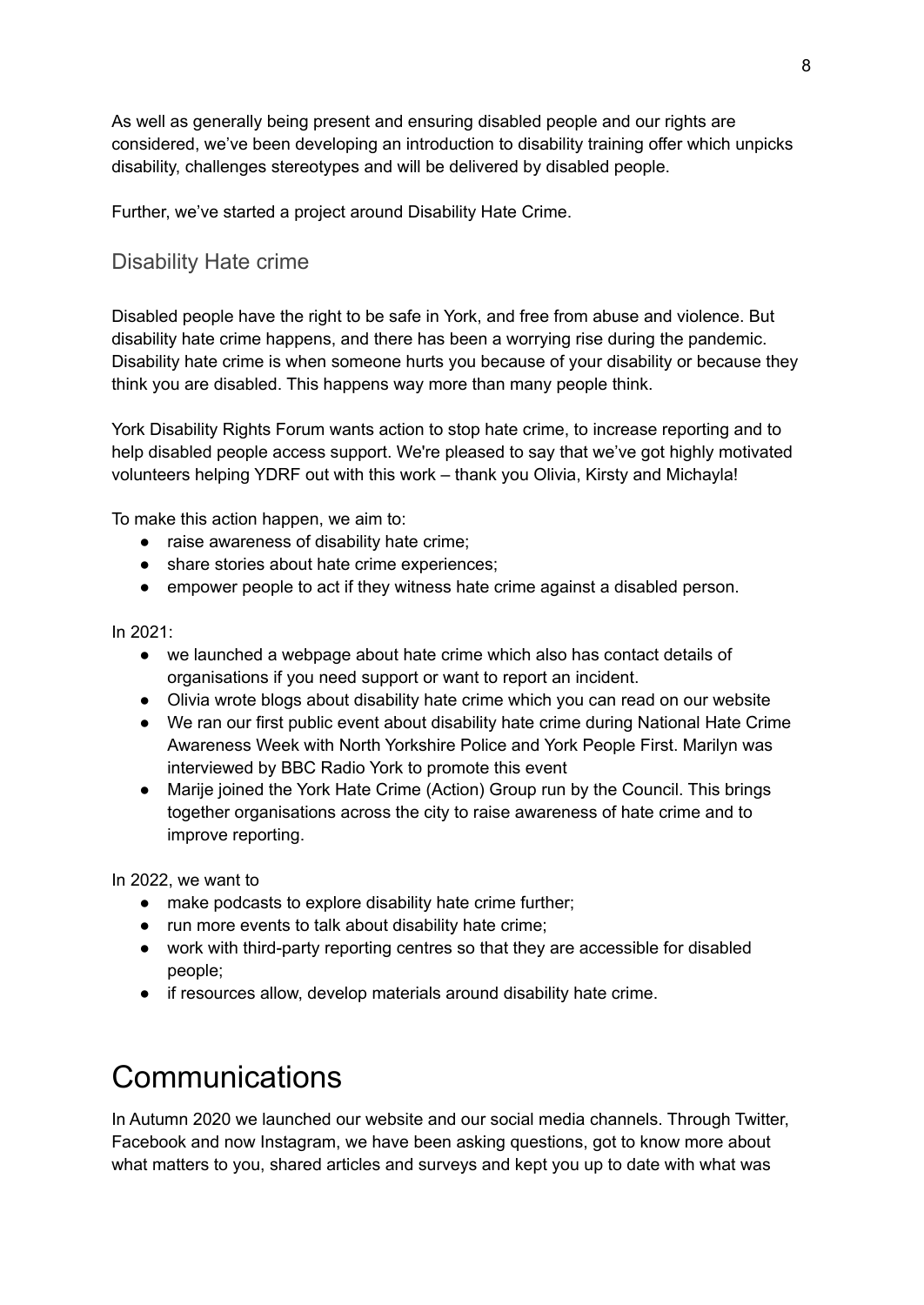going on. We also set up a private facebook group to have more personal conversations with you.

We have sent monthly emails which can be accessed in our [newsletter](https://us2.campaign-archive.com/home/?u=be0ca7c6c902daffe2cededa3&id=9b472cc3fb) archive and cover local disability news, ways you can put disability into the conversation through surveys etc and tell you about upcoming events. We are pleased to have been able to extend our online newsletter to include a postal version.

Our emails have been very busy and we always try to support you where that's needed or direct you elsewhere when that's appropriate. We've also been sending and receiving emails from local and national groups and organisations.

Our blog has been a great place for us to explore complex issues such as the footstreets changes which have been difficult to follow with lots of council processes that we've tried to unpick for you. We've used it to share template letters, statements we've presented to the council and more fun things like reviews of films and books! We also have guest blog posts from individuals and groups including Speak Up [Diversity](https://ydrf.org.uk/2021/06/16/york-to-become-an-anti-racist-and-inclusive-city/).

We are delighted to now have a voicemail system where people can leave their details and we can call them back. We know the internet isn't for everyone, and isn't an option for everyone, so as much as we've been able to, we have tried to manage alternative communication routes with the limits that the pandemic has placed on us.

## <span id="page-8-0"></span>Open Meetings

We have held four open meetings and we have plans to increase that in 2022.

- YDRF First open [meeting](https://www.youtube.com/watch?v=fDd43QP8guU)
- Meet us this [Easter!](https://ydrf.org.uk/2021/03/26/chat-with-us/)
- Discussing footstreet changes with Rachael Maskell MP and Councillor George Norman.
- Disability Hate Crime; a discussion around what it is, how to report it and how it affects people.
- Ahead of York Disability Week 2021, we held a couple of events:
	- How is the UK meeting its obligations to disabled people? A workshop which helped YDRF feed into and shape the next shadow report about disability rights in the UK.
	- What do disabled people want in York and how can we go about getting it? A discussion about our priorities for 2022 and an initial look at specific topics.
- **During York Disability Week:** 
	- Bringing equalities and human rights law alive in York: Hearing about the role of the Equality and Human Rights Commission in monitoring and reporting on the CRPD.
	- Disability and race: A space to discuss disability and race, and how identities interact in people's experiences of being disabled.
	- Meet us: A chance to meet us in person, find out more about YDRF and get to know us.